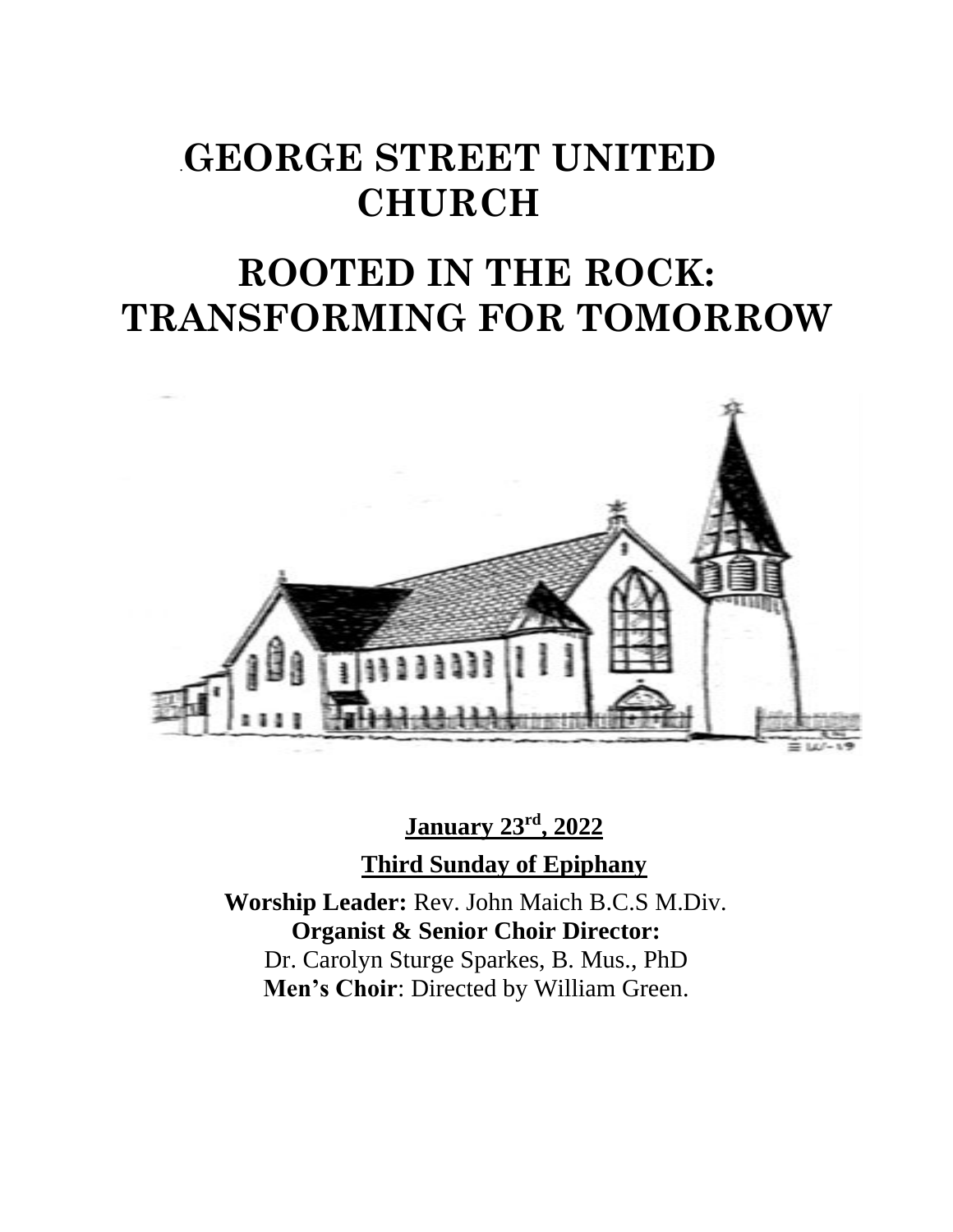## **WE GATHER AS GOD'S PEOPLE**

## **Organ Prelude:** Meditation ---A. Bullard

## **Land Acknowledgement, Welcome, and Announcements:**

## **Sharing The Peace of Christ:**

#### **\*Call To Worship:**

- ONE: Come all you children of God, blend your voices with the saints of every time and place as you sing the praises of the Creator of all things!
- **ALL: Blessed and holy are you Lord God. Your deeds are mighty, and your grace is ever-flowing. Bring us beneath the banner of your love and fill us with power of your peace.**
- **\*Hymn: VU 315 Holy, Holy, Holy, Lord God Almighty!**

## **Opening Prayer:** *(in unison)*

**ALL: Today we will hear anew that Good News is given to us. Once blind we are given to see, once prisoners we have been given liberty, and once oppressed we have been given justice. The Kingdom of God embraces and lifts us up on high, let us take every opportunity to raise our neighbors up alongside of us and share the grace we have been given. Amen.**

#### **Prayer Of Confession:**

ONE: Let us come before God, the searcher of all hearts, and examine the deepest parts of who we are to find the impulses which drive us away from one another and estrange us from the love of God made manifest in Christ Jesus.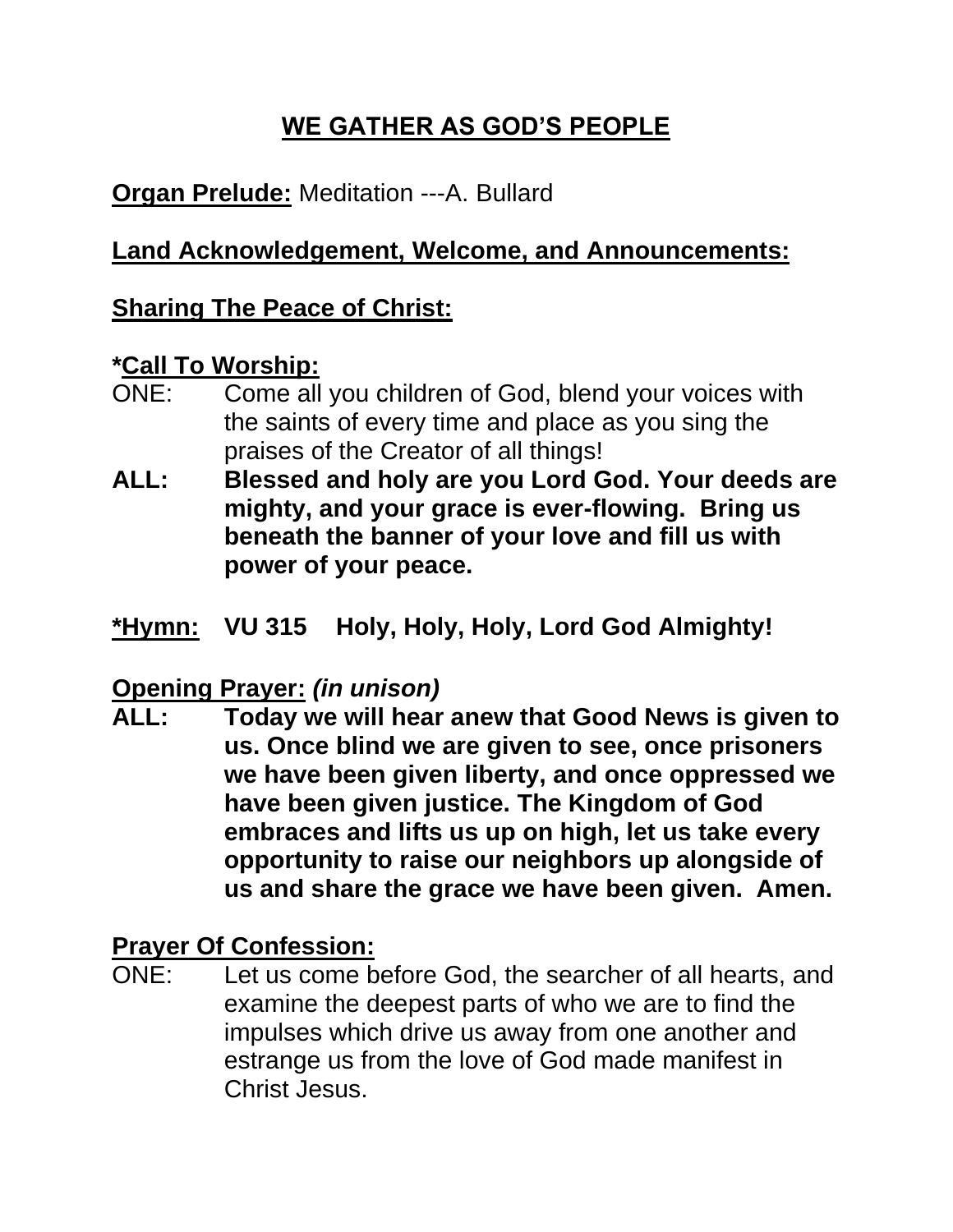**ALL: God of all wisdom we look to you for assistance in our discernment. Show us the ways we wander from your loving kindness and gentleness. Illuminate, for us, the ways we allow our hearts to grow cold and our necks to grow stiff. Prune our dead growth so that we can be fresh, green, and pliable. Teach us how to bend with your wind and manifest your grace. Forgive us in Jesus' name and make us new creations. Amen.**

### **Assurance of Pardon:**

- ONE: God has sent Jesus into the world not to condemn nor to destroy but to redeem and to restore. You are new creations in Christ Jesus and free from all condemnation.
- **ALL: We cling to the promise that we have received. That a place has been prepared for us in the Kingdom of Heaven. Help us to grow and mature in our faith so that we may serve you fully. Amen.**
- **\*Hymn: VU 325 Christ Is Made The Sure Foundation**

## **WE LISTEN TO GOD'S WORD**

#### **Prayer for Illumination** *(in unison)***:**

**ALL: Thank you God, for the ways that you have chosen to reveal yourself to us. Thank you for the whole of Creation and her testimony. Thank you for the words of your servants and their witness. Thank you for the gift of Jesus, your word made flesh and for his commandments. Touch our hearts and our ears that we may hear you anew.**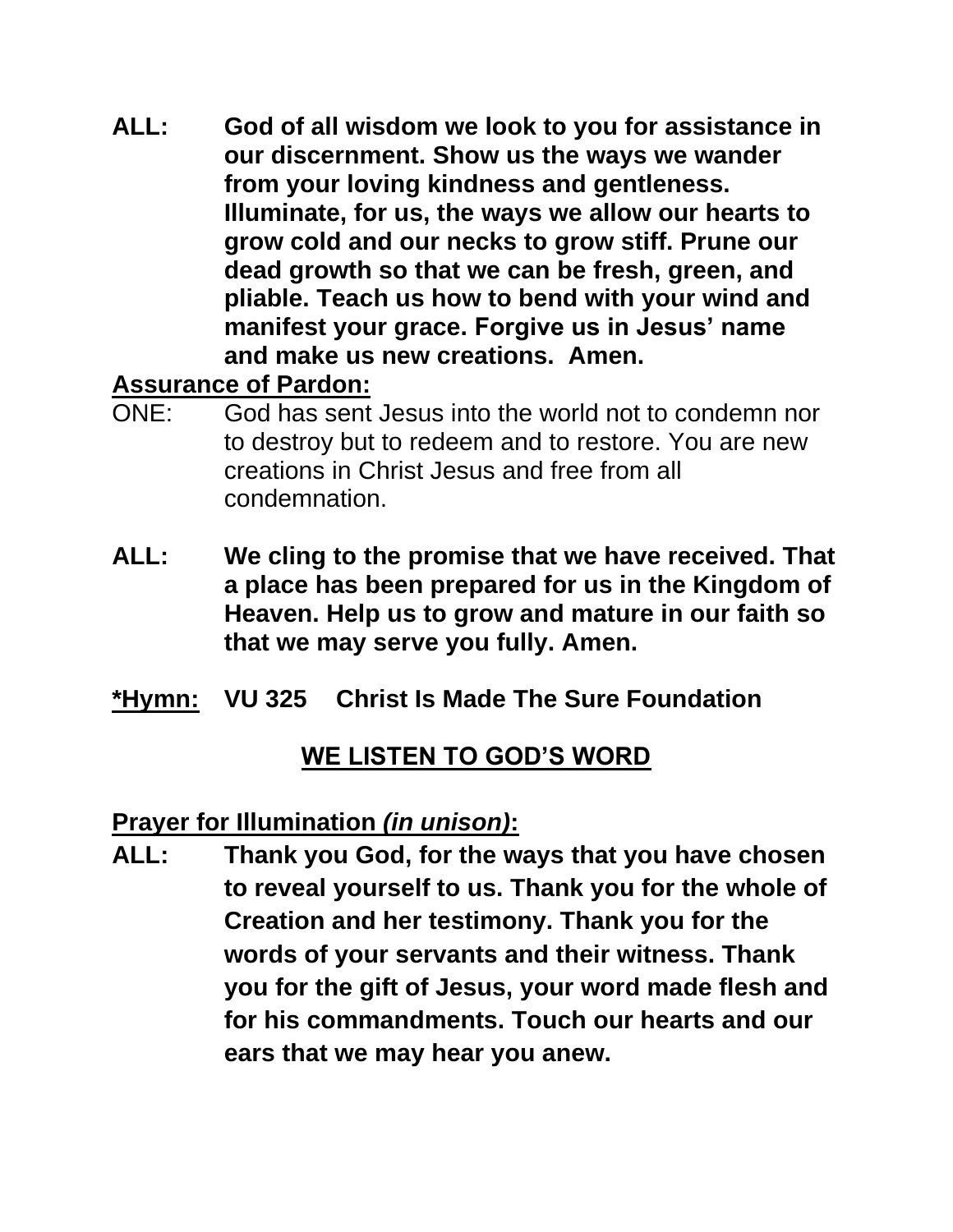**Hebrew Lesson: Nehemiah 8: 1-10 Responsive Lesson: Psalm 19 VU pg 740 Gospel Lesson: Luke 4: 14-21**

**Musical Offering:** Siciliano from Concerto in D Minor---A. Vivaldi (J. S. Bach arr

**Epistle Lesson: 1 Corinthians 12: 12-31**

**Sermon: One Body**

**\*Hymn: VU 402 We Are One**

#### **Prayers of the People: The LORD's Prayer:**

## **WE RESPOND TO GOD'S WORD**

#### **Minute For Mission: Invitation to the Offering:**

ONE: Mindful of all that God has done for us from the founding of the universe we bring forward the fruits of our labour and our being. We offer our time, talents, and our treasures, for the furthering of God's Holy Kingdom with joyful hearts.

#### **Prayer of Dedication:** *(in unison)*

**ALL: Thank you, gentle Saviour, for accepting our gifts. Thank you for using them to serve your children near and far. Thank you for allowing us to be your agents of grace in the world. Amen.**

**\*Hymn: VU 697 O For A World**